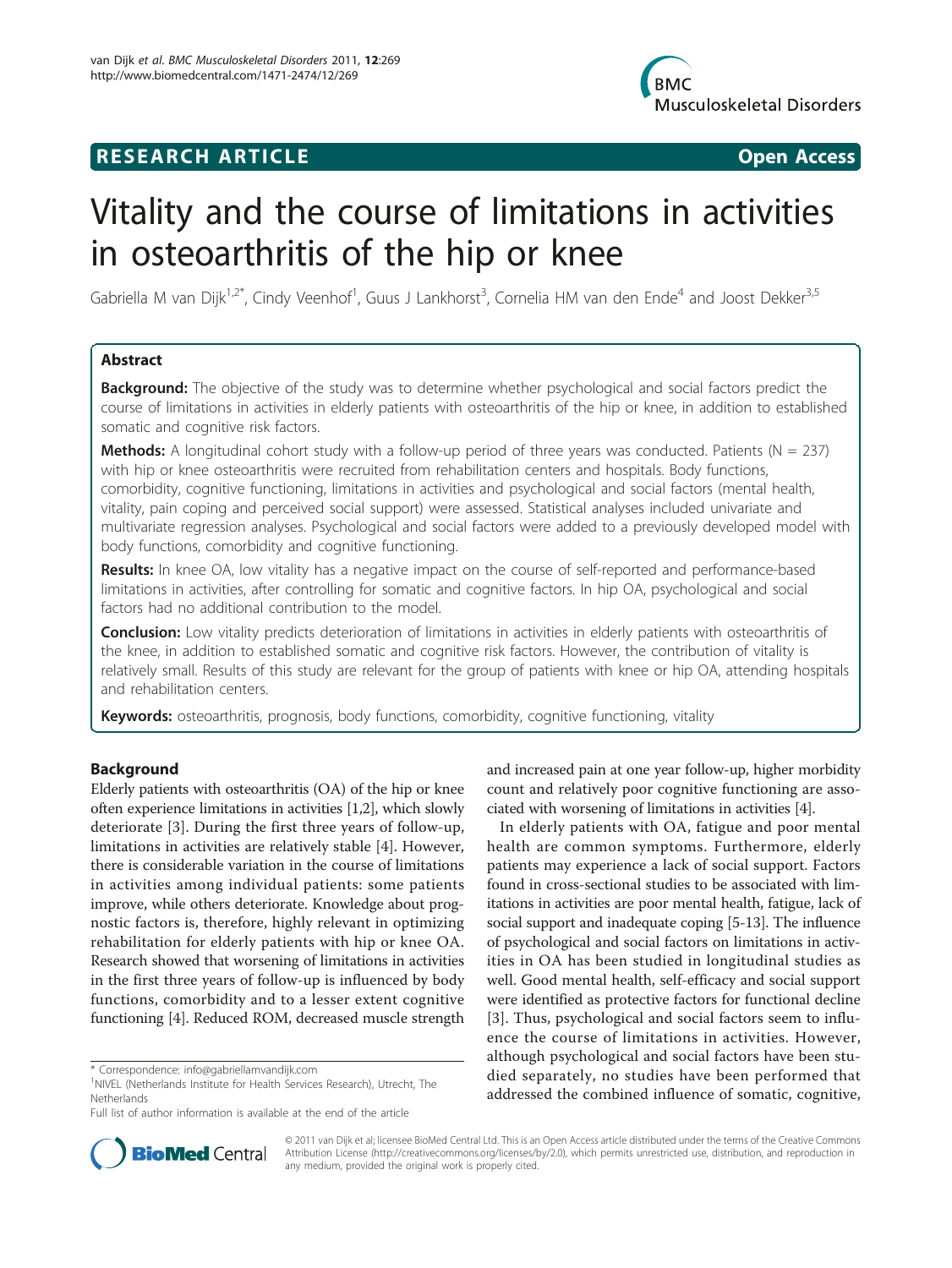psychological and social factors. Consequently, it is not known whether psychological and social factors have impact on the course of limitations in activities, in addition to established somatic and cognitive risk factors.

Therefore, the objective of this study is to determine whether psychological and social factors predict the course of limitations in activities in elderly patients with osteoarthritis of the hip or knee, in addition to established somatic and cognitive risk factors.

## Methods

## Design

A longitudinal study with a follow-up period of three years was conducted in 237 patients with knee or hip OA. The study was approved by the Medical Ethics Committee of the VU University medical centre, Amsterdam, the Netherlands.

## Study population

Patients were recruited from three rehabilitation centers and two hospitals (Departments of Orthopedics, Rheumatology or Rehabilitation). The present study is part of a larger research program on rehabilitation of elderly patients with OA of the hip or knee. For this reason, we focused on rehabilitation centers and hospitals in order to recruit patients. Inclusion criteria were: (a) diagnosis of hip or knee OA by medical specialists according to radiological criteria or clinical criteria of the American College of Rheumatology [[14](#page-8-0),[15](#page-8-0)]; (b) age between 50 and 84 years; (c) referral to hospital or rehabilitation centre less than one year before inclusion; (d) at least moderate functional problems (Lequesne algofunctional index score  $\geq 5$ ) [[16\]](#page-8-0) and (e) informed consent. Exclusion criteria were: (a) insufficient understanding of the Dutch language and (b) expected death within one year after inclusion, due to terminal illness.

A flow chart of exclusion and loss to follow-up is presented in Figure [1](#page-2-0). For more detailed information about non-response, exclusion and loss to follow-up the reader is referred to prior research on the course of limitations in activities and the influence of somatic and cognitive factors in this study population [\[4\]](#page-8-0).

#### Measurements

Measurements were performed annually, at baseline and after one, two and three years. These measures were carried out by means of tests, questionnaires and interviews. All assessments were conducted at the same time and were performed at test locations by the researcher or the research assistant.

#### Demographic and clinical data

Demographic and clinical data were collected on age, gender, height, weight, location of OA, duration of complaints, other joint complaints (patients were asked whether they had other joint complaints of neck, shoulders, hands, back, feet or other joints, apart from their hip or knee OA), radiological impairments, level of education, marital status and number of people in household. Body mass index (BMI) was calculated; obesity was defined as BMI > 30. X-rays of the hip and knee that were recorded in the year prior to inclusion-not for all patients X-rays were available that met this criterionwere scored on joint space width and osteophytes, following a standardized procedure [\[17\]](#page-8-0). A 0-3 scale was used for rating the X-rays:  $0 = normal$ ;  $1 = mild or 1-33%$ abnormal; 2 = moderate or 34-66% abnormal; 3 = severe or 67-100% abnormal. From these scores, Kellgren and Lawrence grades were calculated.

#### Limitations in activities

Self-reported limitations in activities were measured using the physical functioning subscale of the Western Ontario and McMaster Universities Osteoarthritis Index (WOMAC) [[18](#page-8-0),[19](#page-8-0)]. Standardized scores of the WOMAC, ranging from 0 to 100 were used. A higher score on WOMAC reflects fewer limitations. Performance-based limitations in activities were measured using a 10 meter timed walking test [\[20](#page-8-0)]. A higher core on the timed walking test reflects more limitations.

#### Body functions

Assisted active range of motion (ROM) was measured in both legs using goniometry, following a standardized protocol [[21\]](#page-8-0). For the hip, internal rotation, external rotation and flexion were measured. For the knee, flexion and extension were measured. Isometric muscle strength of knee extension and hip abduction was measured in both legs with a hand held dynamometer, the MicroFet. A standardized protocol was used [\[22\]](#page-8-0). The measurements of both ROM and muscle strength were repeated twice. The average score was used in the analyses. Patients rated their pain on a visual analogue scale (VAS), prior to the physical assessment. A higher score on the VAS reflects more pain.

## **Comorbidity**

Information about comorbidity was gathered in an interview with the patients using the cumulative illness rating scale (CIRS) [[23,24](#page-8-0)]. The CIRS consists of 13 domains related to different body systems. Scoring on the different domains is weighted by the severity of the comorbid condition. Severity scores range from 0 (none) to 4 (extremely severe). More details about the CIRS are presented in additional file [1.](#page-8-0) Since all patients suffered from OA, they all scored positive on CIRS 10 and for this reason, diseases in CIRS10 (muscle, bone and skin diseases) were left out the analyses [\[25\]](#page-8-0). The index of comorbidity derived from the CIRS is morbidity count, which indicates the number of diseases on which the patients scored a severity of 2 or higher.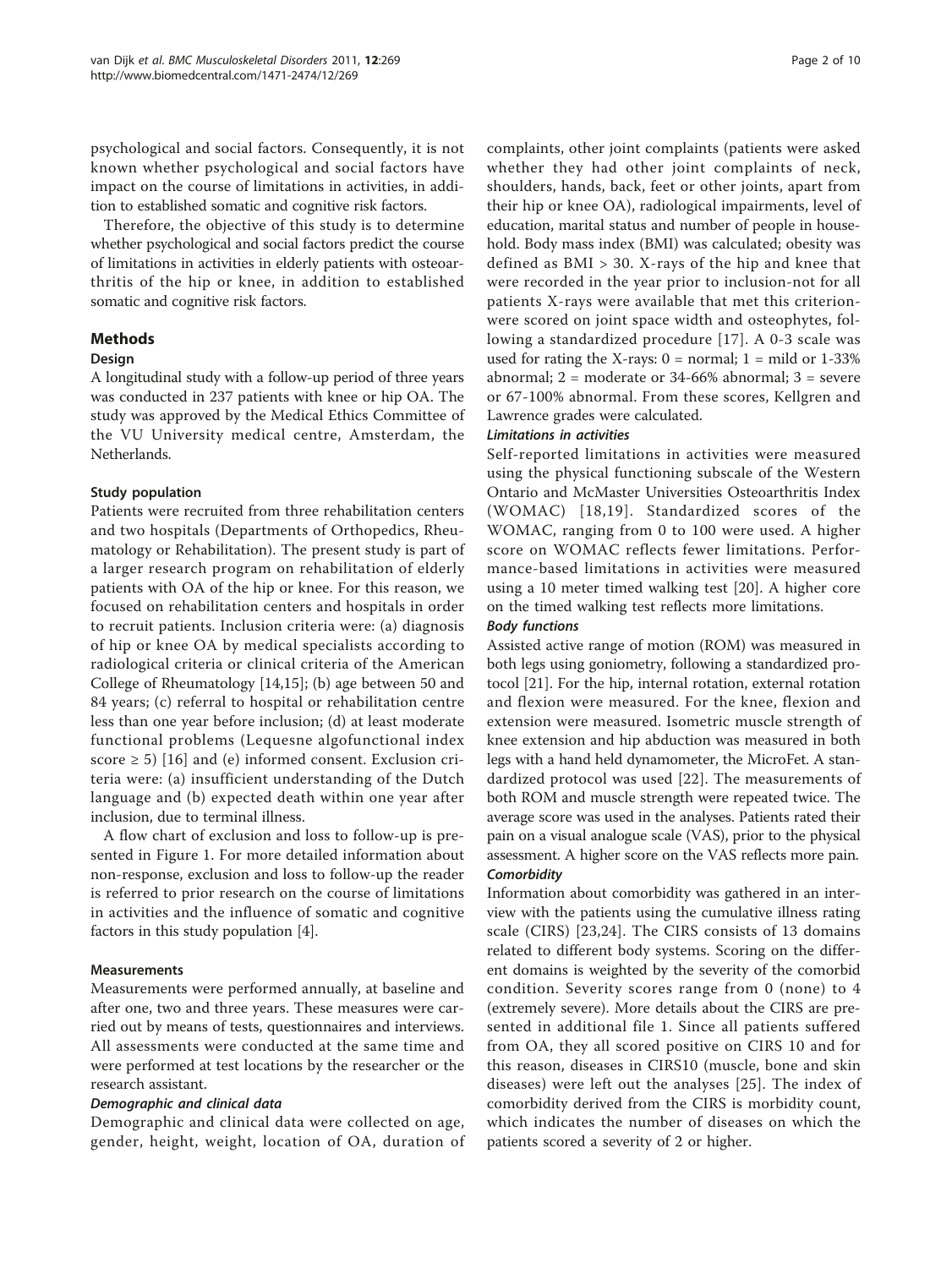<span id="page-2-0"></span>

#### Cognitive functioning

Various aspects of cognitive functioning were measured. Firstly, the 20 item cognitive screening test (CST20) was applied [[26](#page-8-0)]. Scores range from 0 to 20. For patients of 81 years or younger, cognitive decline is defined by a score on CST20 of 12 or less. Secondly, a memory test, extracted from the Wechsler Adult Intelligence Scale (WAIS), was applied [[27,28](#page-8-0)]. Patients were asked to recall series of numbers, both backward and forward. The score was calculated by the number of correctly repeated items. Backward and forward scores range from 0 to 21. Finally, to assess visual selective attention, the abridged Stroop Colour Word Test was applied [[29,30\]](#page-8-0). The variables derived from the Stroop test are the number of

uncorrected mistakes and the interference score (time needed for part III minus time needed for part II).

## Psychological and social factors

Various aspects of psychological and social functioning were measured. Mental health and vitality were measured using subscales of the MOS 36 item Short Form Health Survey (SF-36) [\[31,32](#page-8-0)]. A higher score on the SF36 reflects better vitality and better mental health. Pain coping was measured using the pain coping inventory (PCI), a self-assessment list containing 33 items with regard to cognitive and executive aspects of coping behaviour [[33\]](#page-8-0). Items are scored on a 4 point scale and the following subscales (3-9 items per subscale) can be distinguished: 1. pain transformation; 2. distraction; 3.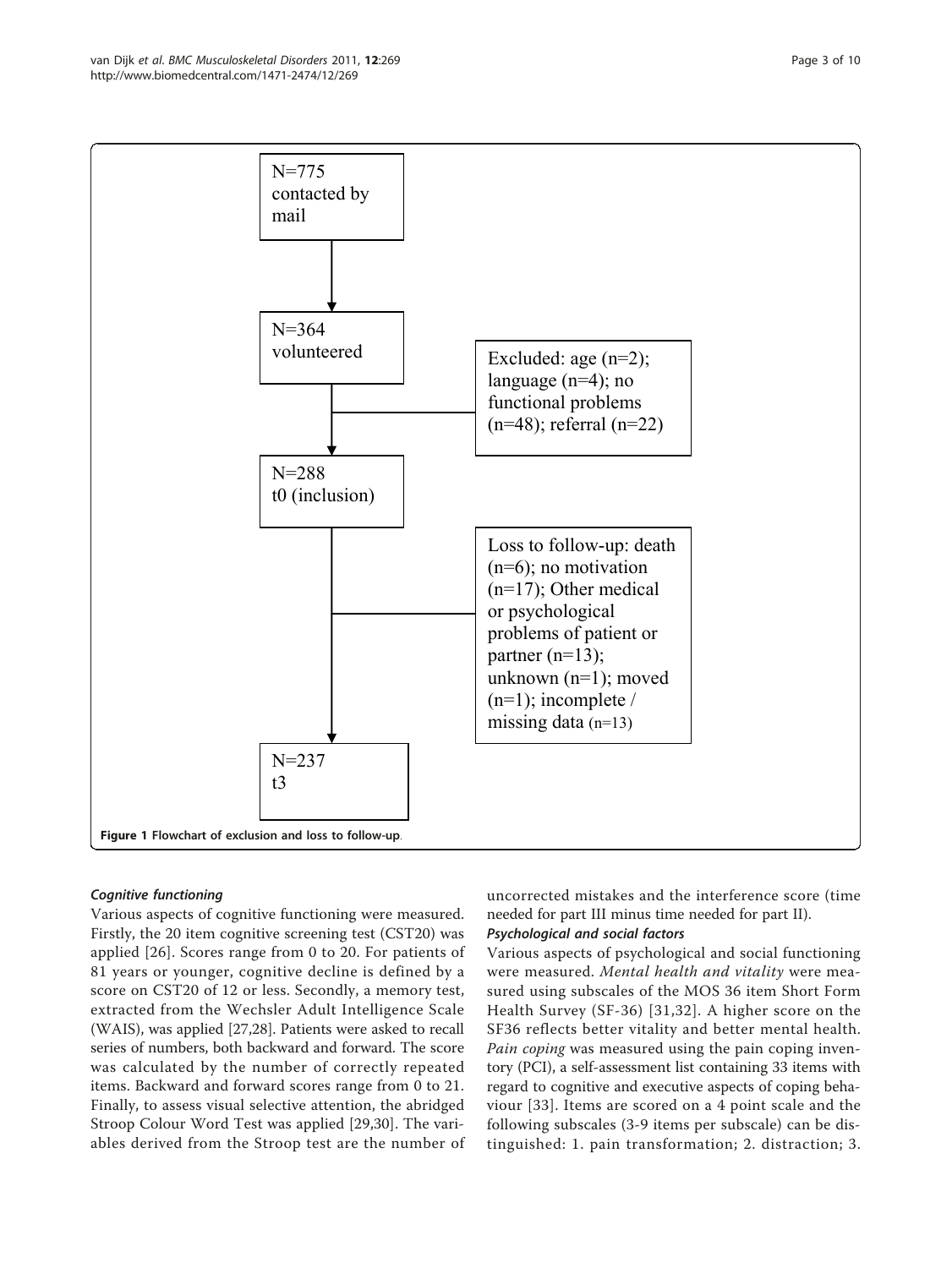reduction demands; 4. retreating; 5. worrying; 6. resting. A high score on a subscale means that the specific strategy is used more. Perceived social Support is measured on a five point scale, using the Social Support Scale, a list containing 12 items, both emotional and instrumental [[34\]](#page-8-0). A higher score reflects more social support.

#### Statistical analyses

All analyses were conducted for knee OA and hip OA separately. In previous research, we evaluated the impact of body functions, comorbidity and cognitive functioning on the WOMAC and the timed walking test [[4\]](#page-8-0). Factors included in the previously established model are summarized in table 1 and table [2.](#page-4-0) To determine which psychological and social factors add to the model that was developed previously, linear regression analyses were performed. Analyses were done on the same dataset, using the method described in previous research [[4\]](#page-8-0).

First, univariate regression analyses were conducted with WOMAC physical functioning score after three years (t3) and the timed walking test after three years (t3) as dependent variables. The course of limitations in activities is defined by the scores on the outcome measures after three years corrected for baseline scores (t0). To correct for baseline scores on both outcome measures, scores at t0 were entered as first variable in all analyses. Psychological and social variables at baseline were entered separately. Second, stepwise multiple regression analyses were performed, again using WOMAC physical functioning score and timed walking test as dependent variables. Psychological and social variables were added to the model with body functions, comorbidity and cognitive functioning that was developed previously (4: see Figure 2 and 3) if they correlated significantly ( $p < 0.05$ ) in the univariate analyses described above. Factors with  $p > 0.2$  were excluded from the model. SPSS (version 11.5) was used for all statistical analyses.

## Results

#### Study population

Baseline characteristics of the study population are presented in Table [3](#page-4-0). The majority of the patients (79%)

originated from departments of Orthopaedics. The other 21% came from departments of Rheumatology and departments of Rehabilitation. On average, patients had had hip and knee complaints for 9.5 years. Only 13% had no other joint complaints apart from knee or hip problems. Frequently occurring other joint complaints were hand and back problems.

Initially, 775 patients with OA of the hip or knee were asked to participate in the study. Of the 364 patients that volunteered, 288 were included in the study. No differences were found between the initially contacted patients  $(n = 775)$  and the included patients  $(n = 288)$  with regard to age and gender. Compared with the group patients that were initially contacted, our study population suffered more frequently from both hip and knee OA (6.2% versus 26.5%) and less frequently from knee OA (59.5% versus 48.4%) or hip OA (34.3% versus 25.1%).

After three years, 237 patients (82%) still participated in the study. Non-response analyses revealed that completers differed significantly from the non-completers at baseline. Patients who completed the study had a higher level of education, fewer limitations (WOMAC score 63.1 versus 51.3; timed walking test score 10.0 versus 11.9 seconds), less pain (4.6 versus 5.6 on a VAS), a lower comorbidity count (median 2.0 versus 4.0) and greater muscle strength. No differences were found for age, gender, duration of complaints, BMI, marital status, ROM and cognitive functioning.

## The course of self-reported and performance-based limitations in activities

After three years follow-up, self-reported limitations in activities improved slightly but statistically significant (WOMAC-score changed from 62.1 (16.6) to 65.7 (19.2) for patients with knee OA and from 61.9 (16.4) to 66.0 (18.4 for patients with knee and hip OA, respectively)). Performance-based limitations in activities did not change over three years (timed walking test changed from 9.9 (3.6) to 10.1 (2.8) and from 9.6 (2.2) to 9.6 (2.3) in knee and hip patients respectively. However, there were considerable within-patient differences: some patients improved, while others deteriorated [[4\]](#page-8-0).

Table 1 Summary of prognostic factors for worsening of self-reported limitations in activities; previous results [\[4](#page-8-0)]

|         | Factors associated with worsening of self-reported limitations in activities*                                                                                                                                                                         |  |
|---------|-------------------------------------------------------------------------------------------------------------------------------------------------------------------------------------------------------------------------------------------------------|--|
| Knee OA | • Reduced ROM hip external rotation at one-year of follow-up<br>• Increased pain at one-year follow- up<br>• Higher morbidity count                                                                                                                   |  |
| Hip OA  | • Reduced ROM hip external rotation and knee extension at one-year follow-up<br>• Increased pain at one-year follow -up<br>• Higher morbidity count; or the presence of moderate or more -to-severe cardiac disease<br>• Poorer cognitive functioning |  |
|         |                                                                                                                                                                                                                                                       |  |

\*In this table, all prognostic factors are included that were found to be significant in the multivariate regression analyses. OA: osteoarthritis; ROM: active assisted range of motion.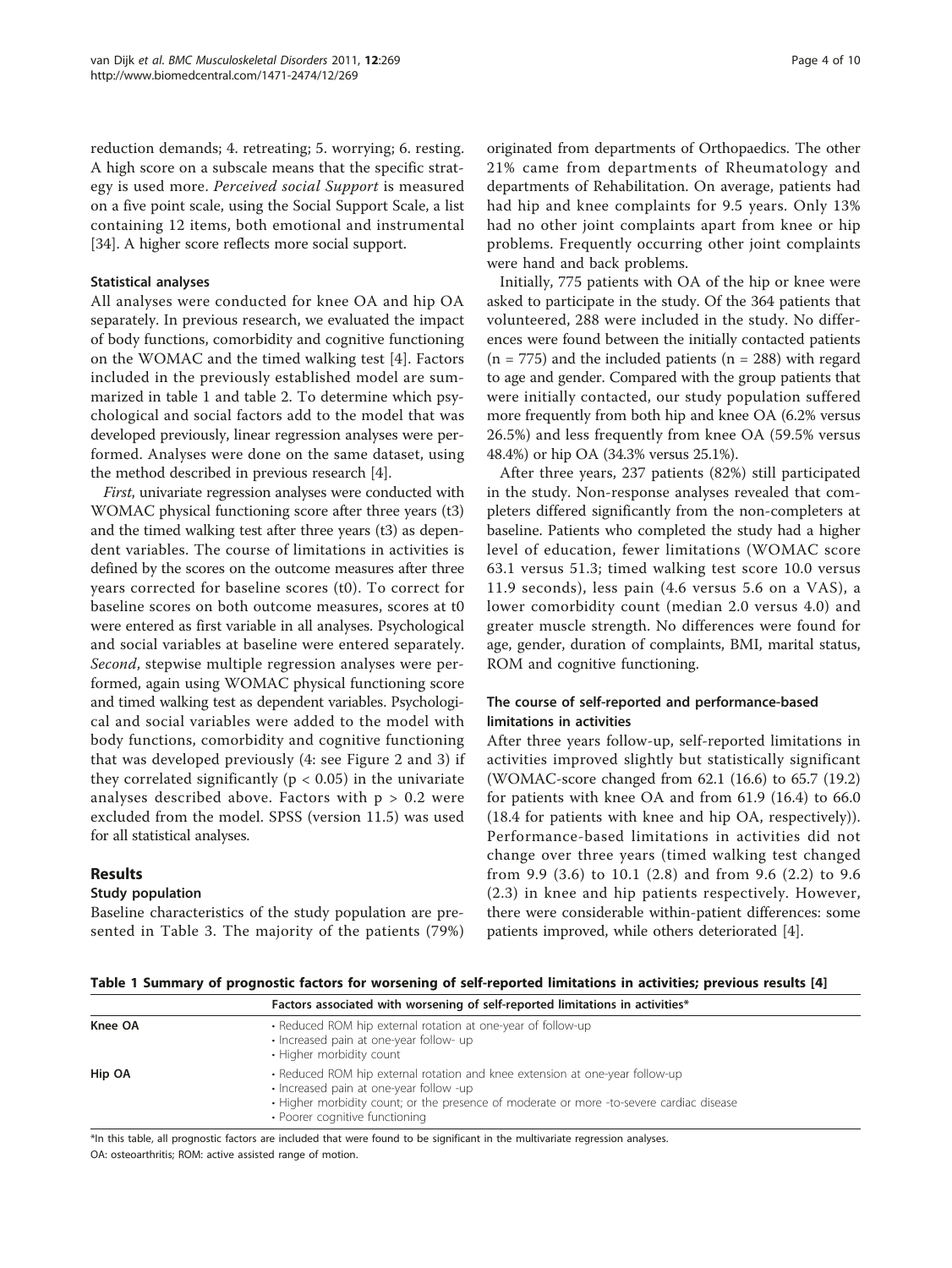|         | Factors associated with worsening of performance based limitations in activities*                                                                  |  |
|---------|----------------------------------------------------------------------------------------------------------------------------------------------------|--|
| Knee OA | • Decreased muscle strength hip abduction at one-year follow-up<br>• Higher morbidity count                                                        |  |
| Hip OA  | • Higher ROM hip flexion<br>• Higher morbidity count; or the presence of moderate or more -to-severe cardiac and EENT disease<br>$\cdot$ Older age |  |

#### <span id="page-4-0"></span>Table 2 Summary of prognostic factors for worsening of performance-based limitations in activities; previous results [[4](#page-8-0)]

\*In this table, all prognostic factors are included that were found to be significant in the multivariate regression analyses. OA: osteoarthritis; ROM: active assisted range of motion; EENT disease: ear-eye-nose-throat-larynx disease.

#### Table 3 Baseline characteristics of the study population; knee OA (N = 174), hip OA (N = 123)\*

|                                                    | Knee OA     | Hip OA      |  |
|----------------------------------------------------|-------------|-------------|--|
|                                                    | $(N = 174)$ | $(N = 123)$ |  |
| Age, mean (sd)                                     | 65.9(8.3)   | 66.3 (8.9)  |  |
| Gender, male n (%)                                 | 46 (26.4)   | 36 (29.3)   |  |
| Duration of complaints, mean (sd)                  | 10.8(11.1)  | 7.7(9.3)    |  |
| BMI, mean (sd)                                     | 28.4 (4.3)  | 26.8(3.7)   |  |
| Obesity, n (%)                                     |             |             |  |
| $\cdot$ BMI $> 30$                                 | 31 (17.9)   | 40 (32.8)   |  |
| $\cdot$ 25 < BMI $\leq$ 30                         | 95 (54.9)   | 60 (49.2)   |  |
| $\cdot$ BMI $\leq$ 25                              | 47 (27.2)   | 22 (18.0)   |  |
| No other joint complaints n(%)                     | 20 (11.6)   | 14(11.5)    |  |
| Married, n(%)                                      | 106 (60.9)  | 89 (72.4)   |  |
| Education, n (%)                                   |             |             |  |
| • No or lower education (≤6 years)                 | 28 (16.2)   | 19 (15.4)   |  |
| • Medium education (≤12 years)                     | 121 (69.9)  | 84 (68.3)   |  |
| · Higher education (> 12 years)                    | 24 (13.9)   | 20 (16.3)   |  |
| Radiological evidence knee *                       |             |             |  |
| Kellgren & Lawrence grade $\geq$ 2; n (%)          | 118 (95.2)  | 29 (90.6)   |  |
| Radiological evidence hip**                        |             |             |  |
| Kellgren & Lawrence grade $\geq$ 2; n (%)          | 25 (92.6)   | 82 (97.6)   |  |
| <b>Limitations in activities</b>                   |             |             |  |
| WOMAC (physical functioning) mean (sd) range 0-100 | 62.1(16.6)  | 61.9 (16.4) |  |
| Timed walking test, seconds mean (sd)              | 10.2(3.7)   | 10.0(2.7)   |  |
| Psychological and social factors                   |             |             |  |
| One person in household, n (%)                     | 62 (35.6)   | 33 (26.8)   |  |
| $SF-36$                                            |             |             |  |
| · Vitality, mean (sd), range 0-100                 | 56.8 (19.2) | 56.0 (19.8) |  |
| · Mental health, mean (sd), range 0-100            | 71.8 (18.2) | 73.4 (17.4) |  |
| Pain Coping Inventory (PCI)                        |             |             |  |
| · PCI pain transformation, mean (sd), range 1-4    | 2.3(0.6)    | 2.2(0.6)    |  |
| · PCI distraction, mean (sd), range 1-4            | 2.3(0.6)    | 2.2(0.7)    |  |
| · PCI reduction demands, mean (sd), range 1-4      | 2.1(0.6)    | 2.1(0.7)    |  |
| · PCI retreating, mean (sd), range 1-4             | 1.7(0.5)    | 1.7(0.5)    |  |
| · PCI resting, mean (sd), range 1-4                | 2.2(0.6)    | 2.3(0.6)    |  |
| · PCI worrying, mean (sd), range 1-4               | 1.9(0.5)    | 1.7(0.5)    |  |
| Social Support, mean (sd), range 12-60             | 53.2 (7.7)  | 53.8 (7.1)  |  |

\* Baseline characteristics with regard to body functions, comorbidity and cognitive functioning are presented in detail in previous research (4).

\*\* N = 124 (X-rays were available in only a subsample of the included patients); \*\*\* N = 85 (X-rays were available in only a subsample of the included patients). N, n: number; sd: standard deviation; OA: osteoarthritis; BMI: body mass index; WOMAC: Western Ontario and McMaster Universities Osteoarthritis Index; SF-36: MOS 36 item Short Form Health Survey; VAS: visual analogue scale; CIRS: cumulative illness rating scale; CST20: cognitive screening test 20 items: PCI: pain coping inventory.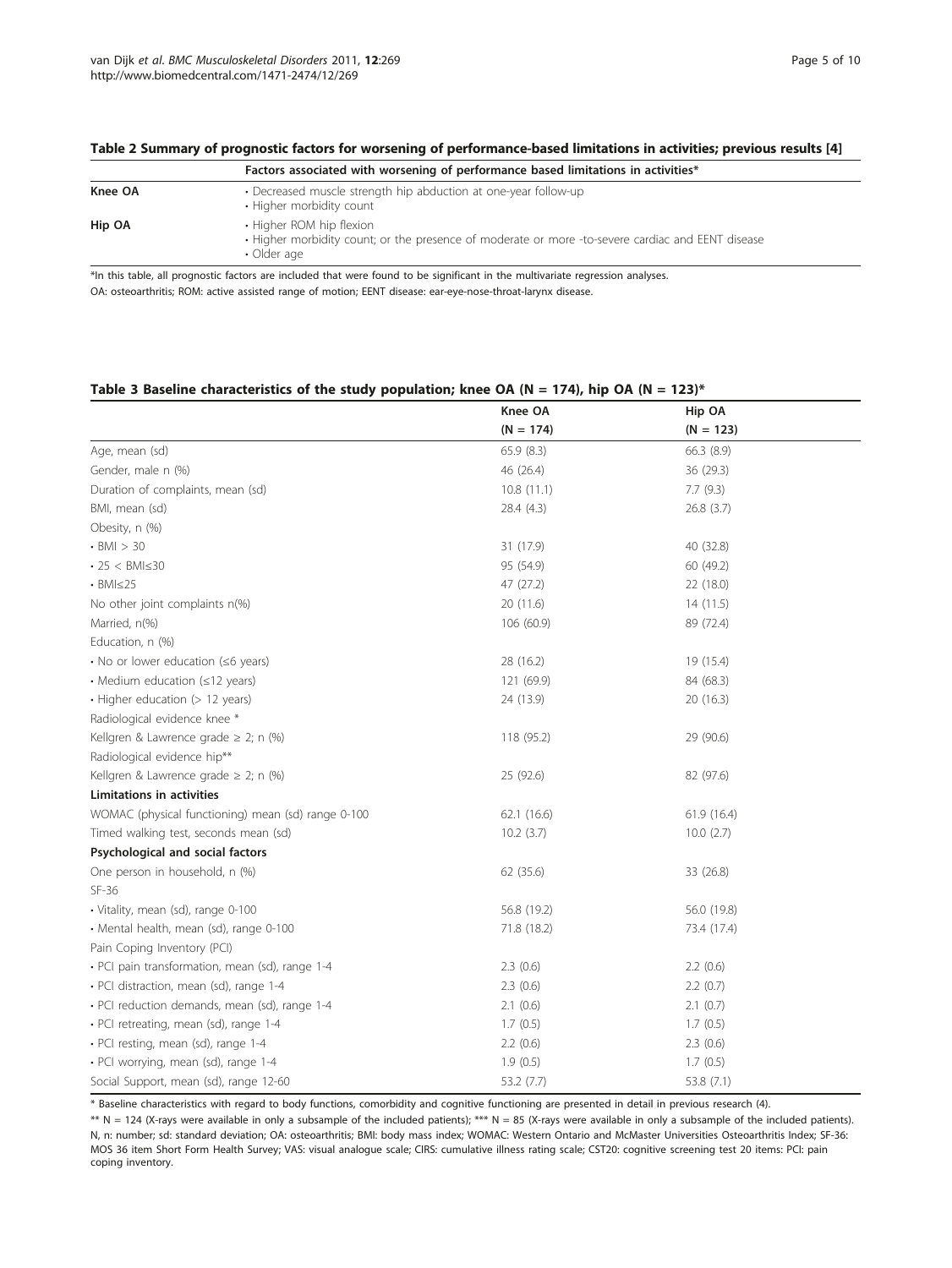## Psychological and social factors and the course of selfreported limitations in activities

In Table 4 the univariate regression coefficients are presented for psychological and social factors and the course of self-reported limitations in activities measured by the WOMAC. In knee OA, significant associations were found for vitality and mental health measured by the SF36 and for PCI reduction of demands. In hip OA, significant associations were found for vitality measured by the SF36.

These factors were added to the previously found model of body functions, comorbidity and cognitive functioning, in the multivariate regression analyses. Results of these analyses are presented in Table [5.](#page-6-0) The results show, that in knee OA low vitality scores were associated with deterioration of self-reported limitations in activities ( $\beta$  = 0.157), in addition to established somatic and cognitive factors. In this model, in which vitality was added to the previously found somatic and cognitive factors, 39% of the variance was explained (37% in the model with somatic and cognitive factors). Social support, pain coping and mental health, were not found to be related to deterioration of selfreported limitations in activities. In hip OA, psychological and social factors had no additional contribution to the model.

#### Psychological and social factors and the course of performance-based limitations in activities

In Table [6](#page-6-0) the univariate regression coefficients are presented for psychological and social factors and the course of performance-based limitations in activities measured by the timed walking test. In knee OA, significant

Table 4 Psychological and social factors associated with the course of self-reported limitations in activities: results from the univariate analyses\*

|                         | Knee OA               | Hip OA      |
|-------------------------|-----------------------|-------------|
|                         | $(N = 174)$           | $(N = 123)$ |
| WOMAC <sub>t0</sub>     | $0.543 \pm$           | $0.547 \pm$ |
| Social support          | 0.103                 | 0.075       |
| PCI pain transformation | 0.038                 | 0.03        |
| PCI reduction demands   | $-0.155$ <sup>+</sup> | $-0.064$    |
| PCI distraction         | 0.027                 | $-0.081$    |
| PCI retreating          | $-0.112$ $\int$       | $-0.125$    |
| PCI resting             | 0.103                 | 0.03        |
| PCI worrying            | $-0.081$              | $-0.019$    |
| SF36 vitality           | $0.216 \pm$           | $0.172 +$   |
| SF 36 mental health     | $0.164 +$             | 0.108       |
| One person in household | $-0.016$              | $-0.11$     |

\*standardized  $\beta$ 's are presented;  $\dagger$  p < 0.05;  $\dagger$  p < 0.01;  $\int$  p < 0.1

WOMAC: Western Ontario and McMaster Universities Osteoarthritis Index; OA: osteoarthritis; N: number; PCI: pain coping inventory; SF36: MOS 36 item Short Form Health Survey.

associations were found for vitality and mental health measured by the SF36 and for PCI retreating.

These factors were added to the previously found model of body functions, comorbidity and cognitive functioning, in the multivariate regression analyses. Results of these analyses are presented in Table [7.](#page-7-0) The results show, that in knee OA low vitality scores were associated with deterioration of performance-based limitations in activities  $(\beta = -0.229)$ . In this model, in which vitality was added to the previously found somatic and cognitive factors, 43% of the variance was explained (39% in the model with somatic and cognitive factors). Social support, pain coping and mental health were not found to be related to deterioration of performance-based limitations in activities. In hip OA, psychological and social factors had no additional contribution to the model.

#### **Discussion**

The objective of the study was to determine whether psychological and social factors have impact on the course of limitations in activities after three years follow-up in elderly patients with osteoarthritis of the hip or knee, in addition to established somatic and cognitive risk factors. In hip OA, psychological and social factors were not related to worsening of limitations in activities in addition to body functions and comorbidity. In knee OA on the other hand, lower vitality was associated with deterioration of self-reported and performance-based limitations in activities after three years follow-up, in addition to body functions and comorbidity. The contribution of vitality was, however, relatively small (2% and 4% additionally explained variance, respectively). Results with regard to knee OA are summarized in table [8.](#page-7-0) In this table, all prognostic factors are included that were found to be significant in the multivariate regression analyses. Thus, like body functions and comorbidity, vitality is an important prognostic factor for the worsening of limitations in activities after three years follow-up in knee OA. The contribution of vitality is, however, rather small.

Previous cross-sectional research also provided evidence for the role of vitality (or fatigue) in functioning among OA patients [[5,12](#page-8-0)]. Results of the present study are new, in the way that (i) evidence was provided by longitudinal analyses with the course of limitations in activities as outcome measure; and (ii) lower vitality was found to be related to the course of limitations in activities, after controlling for established somatic and cognitive risk factors. Vitality was measured by the MOS 36 item Short Form Health Survey (subscale vitality), using the following questions: 1. Did you feel full of life?, 2. Did you have a lot of energy?, 3. Did you feel worn out? and 4. Did you feel tired?

Vitality may have an impact on limitations in activities via a reduction in activity level. It seems likely that, due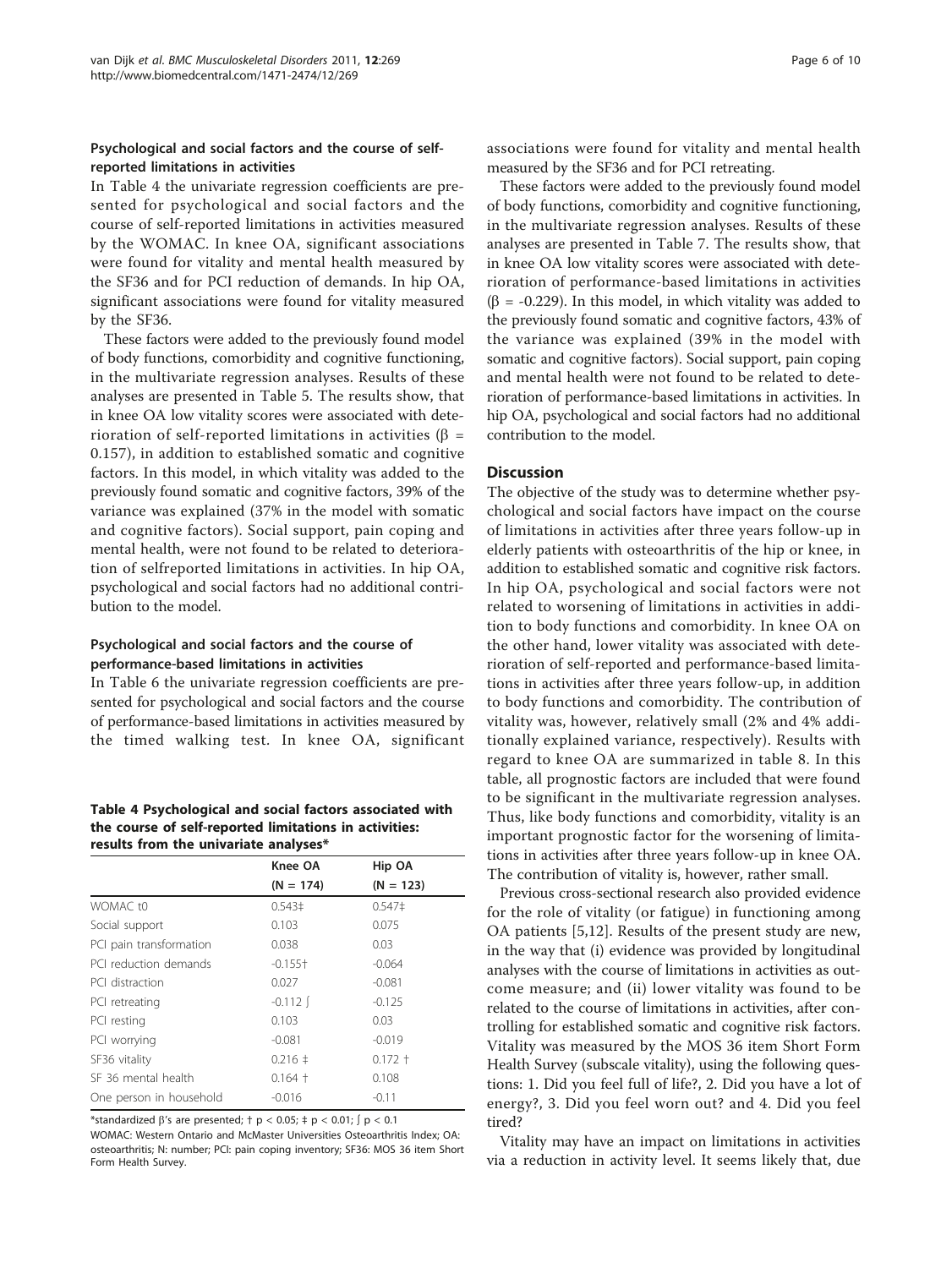|                                                        | Prognostic factors entered into the model                |                                                                            |  |
|--------------------------------------------------------|----------------------------------------------------------|----------------------------------------------------------------------------|--|
|                                                        | Model with body functions,<br>Model with body functions, |                                                                            |  |
|                                                        | comorbidity and cognitive<br>functioning                 | comorbidity, cognitive functioning and psychological and<br>social factors |  |
| $R^2$                                                  | 0.373                                                    | 0.388                                                                      |  |
| Significant prognostic factors in the<br>model $\perp$ |                                                          |                                                                            |  |
| WOMAC <sub>t0</sub>                                    | 0.539 <sup>‡</sup>                                       | $0.479 \pm$                                                                |  |
| Reduced ROM hip external at one-year<br>follow-up      | 0.120                                                    | 0.115                                                                      |  |
| Increased pain at one-year follow-up                   | $-0.177$ <sup>+</sup>                                    | $-0.172 +$                                                                 |  |
| Morbidity Count                                        | $-0.180 +$                                               | $-0.147 +$                                                                 |  |
| Vitality                                               |                                                          | $0.157 +$                                                                  |  |

<span id="page-6-0"></span>Table 5 Factors associated with the course of self-reported limitations in activities in knee OA: results from the multivariate analysis\*

\*standardized  $\beta$ 's are presented;  $\dagger$  p < 0.05;  $\dagger$  p < 0.01;  $\int$  p < 0.1

OA: osteoarthritis; WOMAC: Western Ontario and McMaster Universities Osteoarthritis Index; ROM: active assisted range of motion; R2: explained variance.

to low vitality patients no longer perform certain activities. In the long term, the reduction in activity level can have both physical (loss of muscle strength and fitness) and psychological (loss of self esteem, depression) consequences. These consequences may augment limitations in activities. Consequently, patients reduce their activity level even more, entering a vicious circle towards higher levels of disability [[35,36\]](#page-9-0). Why these results were only found for knee OA is not clear.

Although fatigue and depression are regarded as distinct features, associations between vitality (or fatigue) and depression in osteoarthritis and other rheumatic diseases, are strong [[37,38](#page-9-0)]. Depressed mood exacerbates fatigue and vice versa [\[39](#page-9-0)]. Because depression was not measured in this study, no conclusions can be drawn about the prevalence and the influence of depression in

Table 6 Psychological and social factors associated with the course of performance-based limitations in activities: results from the univariate analyses\*

|                         | Knee OA            | Hip OA      |
|-------------------------|--------------------|-------------|
|                         | $(N = 174)$        | $(N = 123)$ |
| Timed walking test t0   | 0.469 <sup>‡</sup> | $0.520 \pm$ |
| Social support          | $-0.022$           | -20         |
| PCI pain transformation | $-0.068$           | 0.072       |
| PCI reduction demands   | $-0.004$           | $-0.023$    |
| PCI distraction         | 0.033              | 0.036       |
| PCI retreating          | $0.223 \pm$        | 0.147       |
| PCI resting             | 0.137              | 0.026       |
| PCI worrying            | 0.098              | $-0.001$    |
| SF36; vitality          | $-0.279 \pm$       | $-0.108$    |
| SF 36 mental health     | $-0.175 +$         | $-0.047$    |
| One person in household | $-0.051$           | $-0.081$    |

\*standardized  $\beta$ 's are presented;  $\dagger$  p < 0.05;  $\dagger$  p < 0.01;  $\int$  p < 0.1

OA: osteoarthritis; N: number; PCI: pain coping inventory; SF36: MOS 36 item Short Form Health Survey.

this study population. Since reduced vitality can be regarded as one of the symptoms of depression and depression is a common illness in older adults with musculoskeletal pain [[39\]](#page-9-0), one should be aware that depression rather than vitality might be the cause of the deterioration of limitations in activity in knee OA. More research with regard to vitality and depression in patients with osteoarthritis of the hip or knee is needed. Furthermore, the relationship between depression and limitations in activities has been demonstrated in earlier research [[40-42\]](#page-9-0). Still, future research should elaborate on the influence of vitality and depression on the course of limitations in activities in patients with osteoarthritis of the hip or knee.

Although in earlier research, social support was found to be related to (the course of) limitations in activities, no effect was found in the present study. Explanations for this discrepancy might be found in prior studies on social support and social network, which showed that the effect of social ties were stronger for respondents who were male and had lower levels of baseline physical performance [[43\]](#page-9-0). Since our study population was primarily female (73.6% female for knee OA) and had a moderate level of physical functioning, possibly the effects of social support were not identified.

In the present study, univariate associations were found between mental health and pain coping on the one side and limitations in activities on the other side. Multivariate analyses, however, did not reveal an additional effect of mental health and pain coping. The fact that no association was found might be explained by the relatively high level of mental health in the study population and the strong influence of body functions in the present study. In earlier research which did find associations between mental health and coping on the one side and physical function on the other side, analyses were controlled for other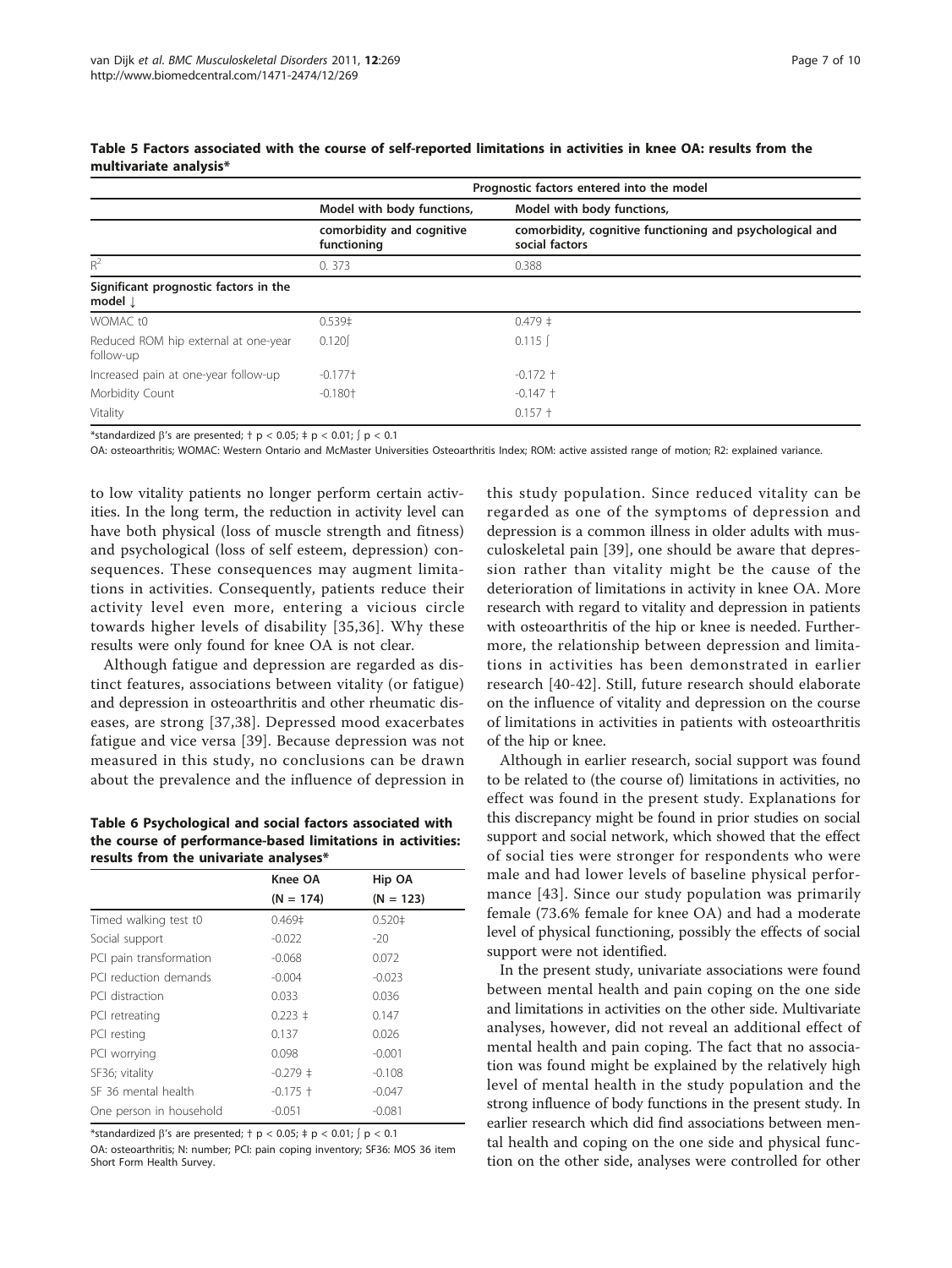|                                                                  | Prognostic factors entered into the model                           |                                                                                                       |  |
|------------------------------------------------------------------|---------------------------------------------------------------------|-------------------------------------------------------------------------------------------------------|--|
|                                                                  | Model with body functions,<br>comorbidity and cognitive functioning | Model with body functions, comorbidity, cognitive<br>functioning and psychological and social factors |  |
| $R^2$                                                            | 0.391                                                               | 0.429                                                                                                 |  |
| Significant prognostic factors in<br>the model $\downarrow$      |                                                                     |                                                                                                       |  |
| Timed walking test t0                                            | $0.512 \pm$                                                         | $0.465 \pm$                                                                                           |  |
| Decreased muscle strength hip<br>abduction at one-year follow-up | $-0.272 \pm 1$                                                      | $-0.214$ <sup>+</sup>                                                                                 |  |
| Morbidity Count                                                  | $0.199+$                                                            | $-0.150$                                                                                              |  |
| Vitality                                                         |                                                                     | $-0.229\pm$                                                                                           |  |

<span id="page-7-0"></span>Table 7 Factors associated with the course of performance-based limitations in activities in knee OA: results from the multivariate analysis\*

\*standardized  $\beta$ 's are presented;  $\dagger$  p < 0.05;  $\dagger$  p < 0.01;  $\int$  p < 0.1

OA: osteoarthritis; WOMAC: Western Ontario and McMaster Universities Osteoarthritis Index; ROM: active assisted range of motion; R2: explained variance.

variables (e.g. comorbidity), but not for body functions [[7](#page-8-0)]. In a study by Sharma et al. [\[44](#page-9-0)], the analysis controlled for factors such as muscle strength and still significant associations were found for mental health and functional outcome. A possible explanation is that in the Sharma study patients were recruited from the community and therefore had higher levels of body functions, resulting in a weaker influence of body functions. Furthermore, different ways of defining outcome were used, which might contribute to differential results. Loss to follow-up in this study was found to be selective. Patients that completed the study had fewer limitations, reported less pain and suffered less comorbidities.

Some limitations of the study must be considered. First, 18% of patients included at baseline did not complete the three years follow-up. Patients who completed the study had fewer problems compared to patients who were lost to follow-up. Therefore, the present study may underestimate the decrease in performance-based limitations in activities [[4\]](#page-8-0). It is difficult to know to what extent and in which direction the results (of the role of psychological and social factors) were biased by this. Second, participating patients were recruited from rehabilitation centers and hospitals. They received treatment as usual, which varied which varied from no treatment at all to medication, physiotherapy and/or surgery. This might have influenced the study results, especially the

course of physical function. Therefore, the results of this study can not be generalized to all patients with, but concern only patients with OA in secondary care, which is a highly relevant group.

The strength of the present study is the comprehensive approach in which a variety of prognostic factors and their combined influence on both self-reported and performance-based limitations after three years followup is investigated in a highly relevant group of elderly rehabilitation patients. Particularly important is the focus on psychological and social factors, since older adults emphasize psychological and social factors as being key aspects in successful aging [\[45\]](#page-9-0).

The present study has some clinical implications. Information about vitality can be used to set optimal rehabilitation goals and to apply interventions to improve vitality. Of course, more research is needed to provide evidence on the effect of addressing vitality on limitations in activities.

#### Conclusions

In conclusion, the results indicate that low vitality has a negative impact on the course of limitations in activities after three years follow-up in elderly patients with osteoarthritis of the knee, in addition to established somatic and cognitive risk factors. However, the contribution of vitality is relatively small.

Table 8 Summary of prognostic factors for worsening of limitations in activities in knee OA; present results\*

| Factors associated with worsening of self-reported limitations in activities | Factors associated with worsening of<br>performance-based limitations in activities |
|------------------------------------------------------------------------------|-------------------------------------------------------------------------------------|
| • Reduced ROM hip external rotation at one-year of follow-up                 | • Decreased muscle strength hip abduction                                           |
| • Increased pain at one-year follow- up                                      | • At one-year follow-up                                                             |
| • Higher morbidity count                                                     | • Higher morbidity count                                                            |
| • Lower vitality                                                             | • Lower vitality                                                                    |

\*In this box, all prognostic factors are included that were found to be significant in the multivariate regression analyses. OA: osteoarthritis; ROM: active assisted range of motion.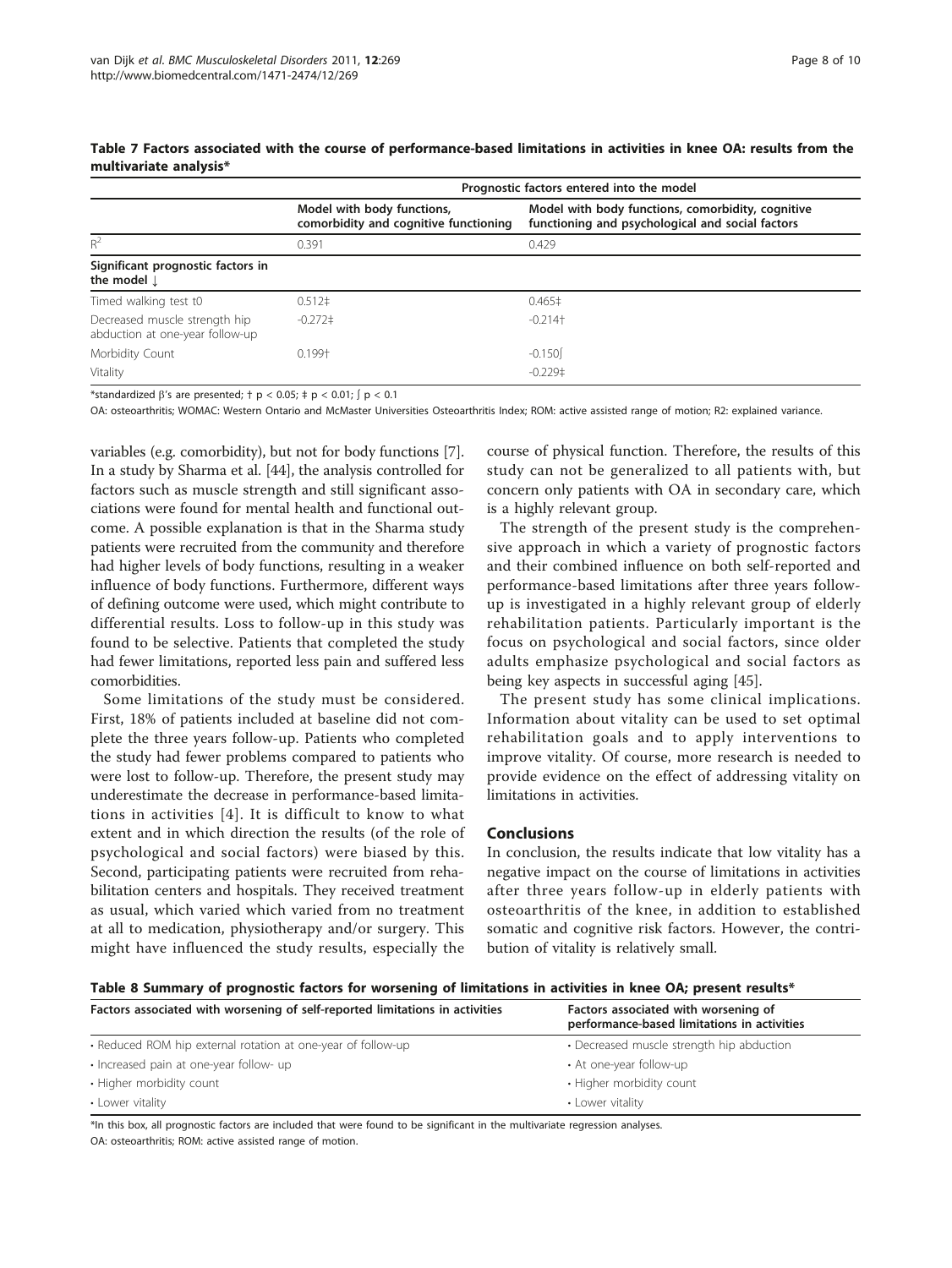## <span id="page-8-0"></span>Additional material

[Additional file 1: T](http://www.biomedcentral.com/content/supplementary/1471-2474-12-269-S1.DOC)he cumulative illness rating scale (CIRS). A description of the items of the CIRS.

#### Acknowledgements and Funding

The study was supported by the Netherlands Organization for Health Research and Development (ZON-MW Revalidatieonderzoek). The study was performed on behalf of the CARPA study group, which consisted of the following participants: van Dijk, G.M.; Veenhof, C.; Post, B.; Speelman, H.; de Haan, R.J.; Stolwijk-Swüste, J.M.; Beelen, A.; Nollet, F.; Steultjens, M.P.M.; Dekker, J.; Lankhorst, G.J.

#### Author details

<sup>1</sup>NIVEL (Netherlands Institute for Health Services Research), Utrecht, The Netherlands. <sup>2</sup>The Netherlands Nutrition Centre Foundation, Den Haag, The Netherlands. <sup>3</sup>Department of Rehabilitation Medicine, VU University Medical Centre, Amsterdam, The Netherlands. <sup>4</sup>Department of Rheumatology, Sint Maartenskliniek, Nijmegen, the Netherlands. <sup>5</sup>Department of Psychiatry, EMGO Institute, VU University Medical Centre, Amsterdam, The Netherlands.

#### Authors' contributions

GD participated in the design of the study, collected and analysed the data and drafted the manuscript. CV participated in the design of the study, data analyses, draft of the manuscript. GL participated in the design of the study, draft of the manuscript. CE participated in the design of the study, draft of the manuscript. JD participated in the design of the study, data analyses and draft of the manuscript. All authors critically read and approved the final manuscript.

#### Competing interests

The authors declare that they have no competing interests.

#### Received: 1 April 2011 Accepted: 24 November 2011 Published: 24 November 2011

#### References

- 1. Guccione AA, Felson DT, Anderson JJ, Anthony JM, Zhang Y, Wilson PW, et al: [The effects of specific medical conditions on the functional](http://www.ncbi.nlm.nih.gov/pubmed/8129049?dopt=Abstract) [limitations of elders in the Framingham Study.](http://www.ncbi.nlm.nih.gov/pubmed/8129049?dopt=Abstract) Am J Public Health 1994, 84(3):351-358.
- 2. McAlindon TE, Cooper C, Kirwan JR, Dieppe PA: [Determinants of disability](http://www.ncbi.nlm.nih.gov/pubmed/8484690?dopt=Abstract) [in osteoarthritis of the knee.](http://www.ncbi.nlm.nih.gov/pubmed/8484690?dopt=Abstract) Ann Rheum Dis 1993, 52(4):258-262.
- 3. van Dijk GM, Dekker J, Veenhof C, van den Ende CHM: Course of functional status and pain in osteoarthritis of the hip and knee: A systematic review. Arthr Care Res 2006, 55(5):779-785.
- 4. van Dijk GM, Veenhof C, Coene N, Burger B, van Schaardenburg D, van den Ende CHM, et al: [Course of limitations in activities in osteoarthritis of the](http://www.ncbi.nlm.nih.gov/pubmed/20103397?dopt=Abstract) [hip or knee: the influence of body functions, comorbidity and cognitive](http://www.ncbi.nlm.nih.gov/pubmed/20103397?dopt=Abstract) [functioning.](http://www.ncbi.nlm.nih.gov/pubmed/20103397?dopt=Abstract) Arch Phys Med Rehabil 2010, 91(1):58-66.
- 5. Creamer P, Lethbridge-Cejku M, Hochberg MC: Factors associated with functional impairment in symptomatic knee OA. Rheumatol 2000, 39(5):490-496.
- 6. Dekker J, Boot B, Woude van der L, Bijlsma JWJ: [Pain and disability in](http://www.ncbi.nlm.nih.gov/pubmed/1533877?dopt=Abstract) [osteoarthritis: a review of behavioral mechanisms.](http://www.ncbi.nlm.nih.gov/pubmed/1533877?dopt=Abstract) J Behav Med 1992, 15(2):189-214.
- 7. Ethgen O, Vanparijs P, Delhalle S, Rosant S, Bruyere O, Reginster JY: [Social](http://www.ncbi.nlm.nih.gov/pubmed/15085904?dopt=Abstract) [support and health-related quality of life in hip and knee osteoarthritis.](http://www.ncbi.nlm.nih.gov/pubmed/15085904?dopt=Abstract) Qual Life Res 2004, 13(2):321-330.
- 8. Kee CC: [Older adults with osteoarthritis: psychological status and](http://www.ncbi.nlm.nih.gov/pubmed/14692241?dopt=Abstract) [physical function.](http://www.ncbi.nlm.nih.gov/pubmed/14692241?dopt=Abstract) J Gerontol Nurs 2003, 29(12):26-1.
- 9. Power D, Badley E, French M, Wall A, Hawker G: [Fatigue in osteoarthritis; a](http://www.ncbi.nlm.nih.gov/pubmed/18452607?dopt=Abstract) [qualitative study.](http://www.ncbi.nlm.nih.gov/pubmed/18452607?dopt=Abstract) BMC Musculoskelet Disord 2008, 9(1):63.
- 10. Rosemann T, Laux G, Kuehlein T: [Osteoarthritis and functional disability:](http://www.ncbi.nlm.nih.gov/pubmed/17686172?dopt=Abstract) [results of a cross sectional study among primary care patients in](http://www.ncbi.nlm.nih.gov/pubmed/17686172?dopt=Abstract) [Germany.](http://www.ncbi.nlm.nih.gov/pubmed/17686172?dopt=Abstract) BMC Musculoskelet Disord 2007, 8:79.
- 11. Wolfe F, Hawley D, Wilson K: [The prevalence and meaning of fatigue in](http://www.ncbi.nlm.nih.gov/pubmed/9157203?dopt=Abstract) [Rheumatic Disease.](http://www.ncbi.nlm.nih.gov/pubmed/9157203?dopt=Abstract) J Rheumatol 1996, 23(8):1457-1475.
- 12. Wolfe F: Determinants of WOMAC function, pain and stiffness scores: evidence for the role of low back pain, symptom counts, fatigue and depression in osteoarthritis, rheumatoid arthritis and fibromyalgia. Rheumatology (Oxford) 1999, 38(4):355-361.
- 13. Murphy SL, Smith DM, Clauw DJ, Alexander NB: The impact of momentary pain and fatigue on physical activity in women with osteoarthritis. Arthr Care Res 2008, 59(6):849-856.
- 14. Altman R, Asch E, Bloch D, Bole G, Borenstein D, Brandt K, et al: Development of criteria for the classification and reporting of osteoarthritis. Classification of osteoarthitis of the knee. Arthr Rheum 1986, 29(8):1039-1049.
- 15. Altman R, Alarcon GS, Appelrouth D, Bloch D, Borenstein D, Brandt K, et al: The American College of Rheumatology criteria for the classification and reporting of osteoarthritis of the hip. Arthr Rheum 1991, 34(5):505-514.
- 16. Lequesne M, Mery C, Samson M, Gerard D: Indices of severity for osteoarthritis of the hip and knee. Scand J Rheumatol 1987, 18(Suppl 65):85-89.
- 17. Altman R, Hochberg M, Murphy W, Wolfe F, Lequesne M: [Atlas of](http://www.ncbi.nlm.nih.gov/pubmed/8581752?dopt=Abstract) [individual radiographic features in osteoarthritis.](http://www.ncbi.nlm.nih.gov/pubmed/8581752?dopt=Abstract) Osteoarthritis Cartilage 1995, 3(Suppl A):3-70.
- 18. Bellamy N, Buchanan W, Goldsmith C, Campbell J, Stitt L: Validation study of WOMAC: a health status instrument for measuring clinically-important patientrelevant outcomes following total hip or knee arthroplasty in osteoarthritis. J Orth Rheumatol 1988, 1:95-108.
- 19. Roorda LD, Jones CA, Waltz M, Lankhorst GJ, Bouter LM, van der Eijken JW, et al: [Satisfactory cross cultural equivalence of the Dutch WOMAC in](http://www.ncbi.nlm.nih.gov/pubmed/14672889?dopt=Abstract) [patients with hip osteoarthritis waiting for arthroplasty.](http://www.ncbi.nlm.nih.gov/pubmed/14672889?dopt=Abstract) Ann Rheum Dis 2004, 63(1):36-42.
- 20. Wade D, Wood V, Heller A, Maggs J, Hewer R: Walking after stroke. Scand J Rehab Med 1987, 19:25-30.
- 21. Norkin C, White D: Measurement of joint motion: a guide to goniometry Philadelphia: FA Davis Company; 1986.
- 22. Bohannon R: Muscle strength testing with hand-held dynamometers. In Muscle strength testing: instrumented and noninstrumented systems. Edited by: Amundsen L. New York: Churchill Livingstone; 1990:69-88.
- 23. Conwell Y, Forbes N, Cox C, Caine E: Validation of a measure of physical Illness Burden at autopsy: the Cumulative Illness Rating Scale. J Am Ger Soc 1993, 41:38-41.
- 24. Linn BS, Linn MW, Gurel L: Cumulative Illness Rating Scale. J Am Ger Soc 1968, 16(5):622-625.
- 25. Van Dijk GM, Veenhof C, Schellevis F, Hulsmans H, Bakker JPJ, Arwert H, Dekker JHM, Lankhorst GJ, Dekker J: [Comorbidity, limitations in activities](http://www.ncbi.nlm.nih.gov/pubmed/18582362?dopt=Abstract) [and pain in patients with osteoarthritis of the hip or knee.](http://www.ncbi.nlm.nih.gov/pubmed/18582362?dopt=Abstract) BMC Musculoskelet Disord 2008, 9:95.
- 26. De Graaf A, Deelman B, Fens J: Cognitieve Screeningstest (CST). In Neuropsychologische diagnostiek; handboek. Edited by: Bouma A, Mulder J, Lindenboom J. Lisse: Swets 1996:I 11-I 15.
- 27. Lindenboom J, Matto D: Ciiferreeksen en Knox blokken als [concentratietests voor ouderen.](http://www.ncbi.nlm.nih.gov/pubmed/8197598?dopt=Abstract) Tijdschr Gerontol Geriatr 1994, 25:63-68. 28. Wechsler D, Stinissen J, Willems P, Coetsier P, Hulsman W: Wechsler Adult Intelligence Scale. In Neuropsychologische diagnostiek: handboek. Edited by: Bouma A, Mulder J, Lindenboom J. Lisse: Swets 1996:A1-A28.
- Klein M, Ponds R, Houx P, Jolles J: Effects of test duration on age-related difference in Stroop Interference. J Clin Exp Neuropsych 1997, 18(1):77-82.
- 30. Stroop J: Hammes. Stroop Kleur-Woord test. In Neuropsychologische diagnostiek; handboek. Edited by: Bouma A, Mulder J, Lindenboom J. Lisse: Swets 1996:G1-G12.
- 31. Aaronson N, Muller M, Cohen P, Essink-Bot ML, Fekkes M, Sanderman R, et al: [Translation, validation, and norming of the Dutch language version](http://www.ncbi.nlm.nih.gov/pubmed/9817123?dopt=Abstract) [of the SF-36 Health Survey in community and chronic diseases.](http://www.ncbi.nlm.nih.gov/pubmed/9817123?dopt=Abstract) J Clin Epidemiol 1998, 51(11):1055-1068.
- 32. McHorney C, Ware J, Raczek A: [The MOS 36-item Short Form Health](http://www.ncbi.nlm.nih.gov/pubmed/8450681?dopt=Abstract) [Survey \(SF-36\): II. Psychometric and clinical tests of validity in measuring](http://www.ncbi.nlm.nih.gov/pubmed/8450681?dopt=Abstract) [physical and mental constructs.](http://www.ncbi.nlm.nih.gov/pubmed/8450681?dopt=Abstract) Medical Care 1993, 31(3):247-263.
- Kraaimaat FW, Bakker A, Evers A: Pijncoping-strategieën bij chronische pijnpatiënten: De ontwikkeling van Pijn-Coping-Inventarisatielijst (PCI). Gedragstherapie 1997, 30(3):185-201.
- 34. Feij C, Doorn C, van Kampen D, van den berg P, Resing W: Sensation seeking and social support as moderators of the relationship between life events and physical illness/psychological distress. In Lifestress and health. Edited by: Winubst J, Maes S. Leiden: DSWO Press; 1992:285-302.